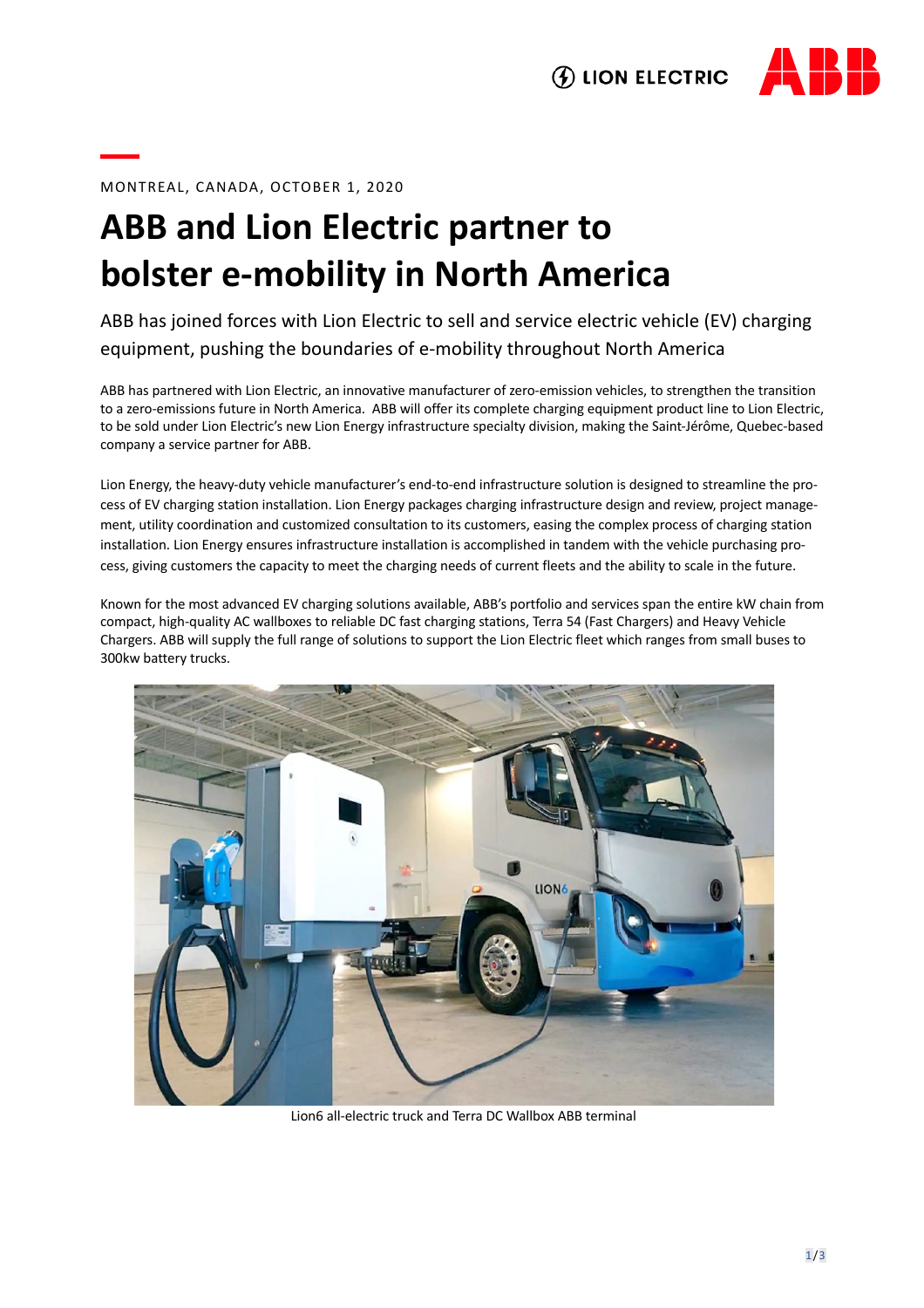"Reinforcing our commitment to e-mobility, we are pleased to partner with Lion Electric as we share the same pioneering vision for an electrified future," said Bob Stojanovic, ABB's Head of EV Charging Infrastructure for North America. "Collaborating with innovative vehicle makers to ensure the vehicles and the charging work seamlessly is a crucial part of ABB's mission to ensure electric transformation succeeds".

"Over the past few years, Lion Electric has delivered hundreds of electric buses and trucks, and it has been a goal of ours to provide a complete turnkey charging infrastructure solution for our customers," said Marc-Andre Page, Vice President of Commercial Operations at Lion Electric. "With our deep experience in EV charging, we are proud to partner with a segment leader like ABB to provide premium EVSEs to our customers. We feel the Lion and ABB partnership was a natural fit as both companies are pioneers in electrification and share a common goal of decarbonizing transit. We are looking forward to deploying ABB equipment and to offer a state-of-the-art charging infrastructure solution to our customers."

Lion Electric will be trained to undertake the servicing of ABB's smart, reliable and effective EV charging solutions. ABB's futureproof charging hardware and software are designed to meet the needs of e-buses and trucks. ABB will also support the end customers' installation of the charging equipment, making the implementation of electrification easier for school bus and transit fleets.

Over the last decade, Lion Electric has established itself as the clear leader in the all-electric school bus industry, having delivered over 300 all-electric school buses in the U.S. and Canada, more than all other players combined, in addition to benefitting from the largest order book in the industry. Lion also offers a portfolio of all-electric class 5 to class 8 trucks, available in various configurations. Lion's proven track record and long-term operational history in the manufacturing of all-electric heavy-duty commercial vehicles serve as a significant competitive advantage in the all-electric truck market.

North America faces air quality challenges throughout the region. In 2018, Canada's transport sector accounted for more than 35 percent of the country's greenhouse gas emissions, according to the Government of Canada<sup>1</sup>. The majority of these transport emissions were related to road transportation, which includes personal transportation, such as light-duty vehicles and trucks, and heavy-duty vehicles. The American Lung Association's "State of the Air" 2020 report found that close to five in ten people—150 million Americans—live in counties affected by unhealthy ozone and/or particle pollution, the two most widespread air pollutants in the United States.

The widespread transition to zero-emission transportation technologies could produce emission reductions in 2050 that could add up to \$72 billion in avoided health harms, saving approximately 6,300 lives and avoiding more than 93,000 asthma attacks and 416,000 lost work days annually due to significant reductions in transportation-related pollution.<sup>2</sup>

Providing a reliable charging infrastructure that scales with the needs of large battery vehicles like buses and trucks plays a crucial role in paving the way for wider adoption of e-mobility. This partnership will help grow the EV charging infrastructure in North America by offering easier integration of the charging infrastructure needed to make transit, school bus and fleet electrification a reality. It will also accelerate the purchase of Lion Electric's EVs and related services by eliminating the challenges related to EV adoption.

ABB has unrivalled expertise in developing sustainable transport solutions. Since entering the EV-charging market a decade ago, ABB has sold more than 14,000 direct current fast chargers across more than 80 countries. ABB also received the Global E-mobility Leader 2019 award for its role in supporting the international adoption of sustainable transport solutions.

**ABB** (NYSE: ABB) is a leading global technology company that energizes the transformation of society and industry to achieve a more productive, sustainable future. By connecting software to its electrification, robotics, automation and motion portfolio, ABB pushes the boundaries of technology to drive performance to new levels. With a history of excellence stretching back more than 130 years, ABB's success is driven by about 110,000 talented employees in over 100 countries. www.abb.com

**Lion Electric** is an innovative manufacturer of zero-emission vehicles. The company creates, designs, and manufactures all-electric class 5 to class 8 commercial urban trucks and all-electric buses and minibuses for the school, paratransit, and mass transit markets. Lion is a North American leader in electric transportation and designs, builds, and assembles all its vehicles' components, including chassis, battery packs, truck cabins, and bus bodies.